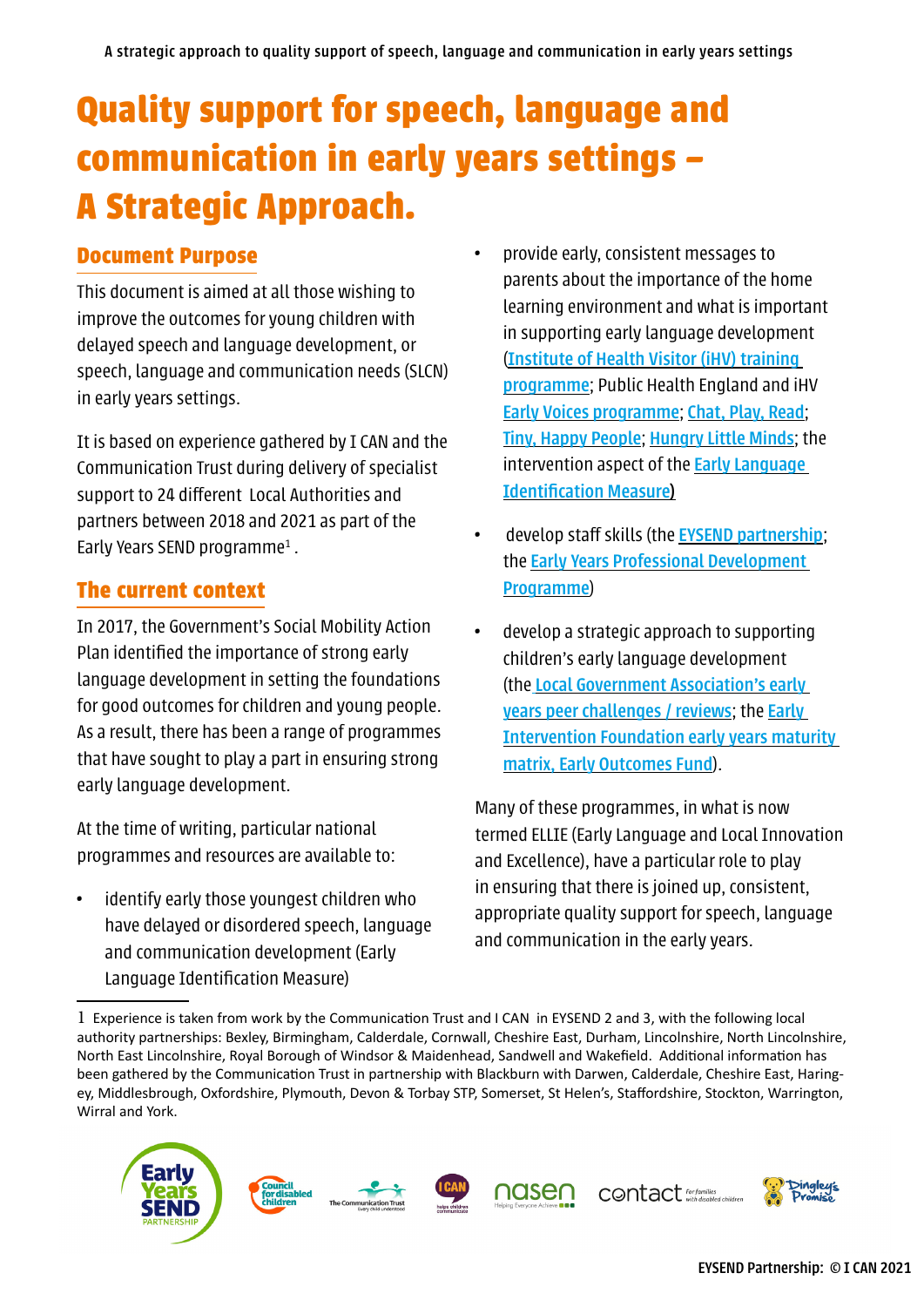# **Whose role is it anyway?**

As part of a strategic approach, individual early years settings can review, plan and implement changes. They can also use documents such as the [Early Years Communication Commitment](http://www.thecommunicationtrust.org.uk/projects/early-years-commitment/#:~:text=Communication%20Commitment%20from%20The%20Communication%20Trust.%20Communication%20is,a%20nursery,%20pre-school,%20Children) or the [SLCN Quick Review Checklis](https://councilfordisabledchildren.org.uk/sites/default/files/uploads/TCT - SLC supportive settings quick review checklist.pdf)t to support them in developing strong early language identification and support mechanisms.

Local authorities and their partners also have a strong role to play in ensuring that the support available in early years settings is part of a wider system of support and that staff within these settings are enabled to provide the quality development opportunities for communication and language and for those children with speech, language and communication needs (SLCN).

It is important to acknowledge the roles that parents, early years settings, health practitioners (such as health visitors and speech and language therapists) play, alongside the national and local policies that support this work. The best approach is a multi-faceted, multi-agency approach which enables all aspects of the speech and language support 'machine' to work together.

When key stakeholders are aware of the importance of strong early communication development (described below), they can respond positively by playing their part in supporting this fundamental skill. It is vital to acknowledge that just like any machine, one part cannot make the difference all on its own. Instead what is required is that the different parts of the machine- work together, as indicated in the model below.

## Diagram A: The speech and language support machine (slide used in EYSEND National Seminars



Our experience during the EYSEND partnership programme is that almost any part of the machine can be strengthened first. This is often dependent on the local area's appetite and capacity for change within the context of the local authority, in partnership with health agencies. In order for sustainable change to be made, all parts of the machine need to work together with one change being supported by those in a related position and by complementary programmes.

Diagram B: Support strands for positive outcomes









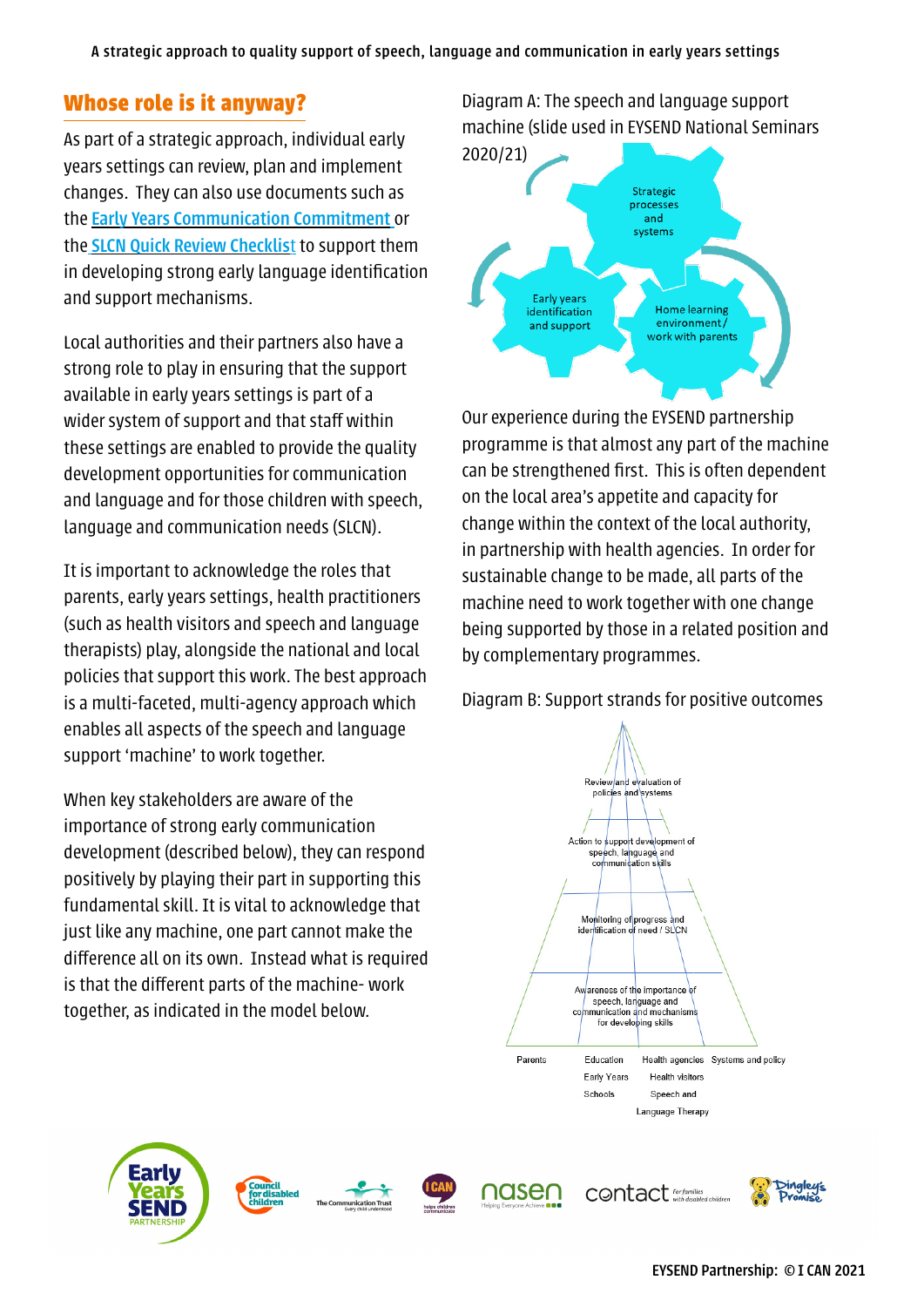The triangle above demonstrates the necessary involvement of each key partner in supporting children's speech, language and communication development and those with SLCN. This model is used to identify how work is required in all strands of the triangle, and at all levels, in order to achieve positive outcomes for children and young people

The model above shows the various strands to successful outcomes. Although these are presented separately in the model, the different vertical strands (parents, education, health agencies and the systems and policies) need to be working together, sharing information, messaging and planning at all of the horizontal stages.

# **Understanding why strong early speech, language and communication matter**

Unless, there is an awareness that speech, language and communication matters, there is unlikely to be 'buy in' from the required people to make the changes necessary to support positive outcomes for children and young people.

**Diagram C:** Slide used in Public Health England's speech, language and communication (SLC) training for health visitors (2018) Why does SLC matter?



"Communication is crucial to children's life chances" Bercow (2018

"Reducing income-related learning gaps therefore requires a comprehensive approach, providing age appropriate support to all levels of need" (EIF, 2018)

Each symbol represents an aspect of a child or adult's life that relies heavily on speech, language and communication skills, or is impacted by SLCN.

#### **The scholar hat represents educational attainment:**

**•** The number of words a child has on school entry is predictive of the number of GSCEs a child will attain.

**•** 1 in 4 children who struggled with language at the age of 5 did not reach the expected standard in English at the end of primary school, compared with one in 25 children who had good language skills at age 5.

**•** 15% of pupils with identified SLCN achieved the expected standard in reading, writing and mathematics at the end of their primary school years compared with 61% of all pupils.

**•** Only 20.3% of pupils with SLCN gained grade 4/C or above in English and maths at GCSE, compared with 63.9% of all pupils.

## **The middle face represents educational Social, Emotional development:**

**•** 81% of children with emotional and behavioural disorders have unidentified language needs (Hollo et al, 2014).

#### **The sad face represents Mental health:**

**•** Children with vocabulary difficulties at age 5 are three times as likely to have mental health problems in adulthood (Law et al, 2018).

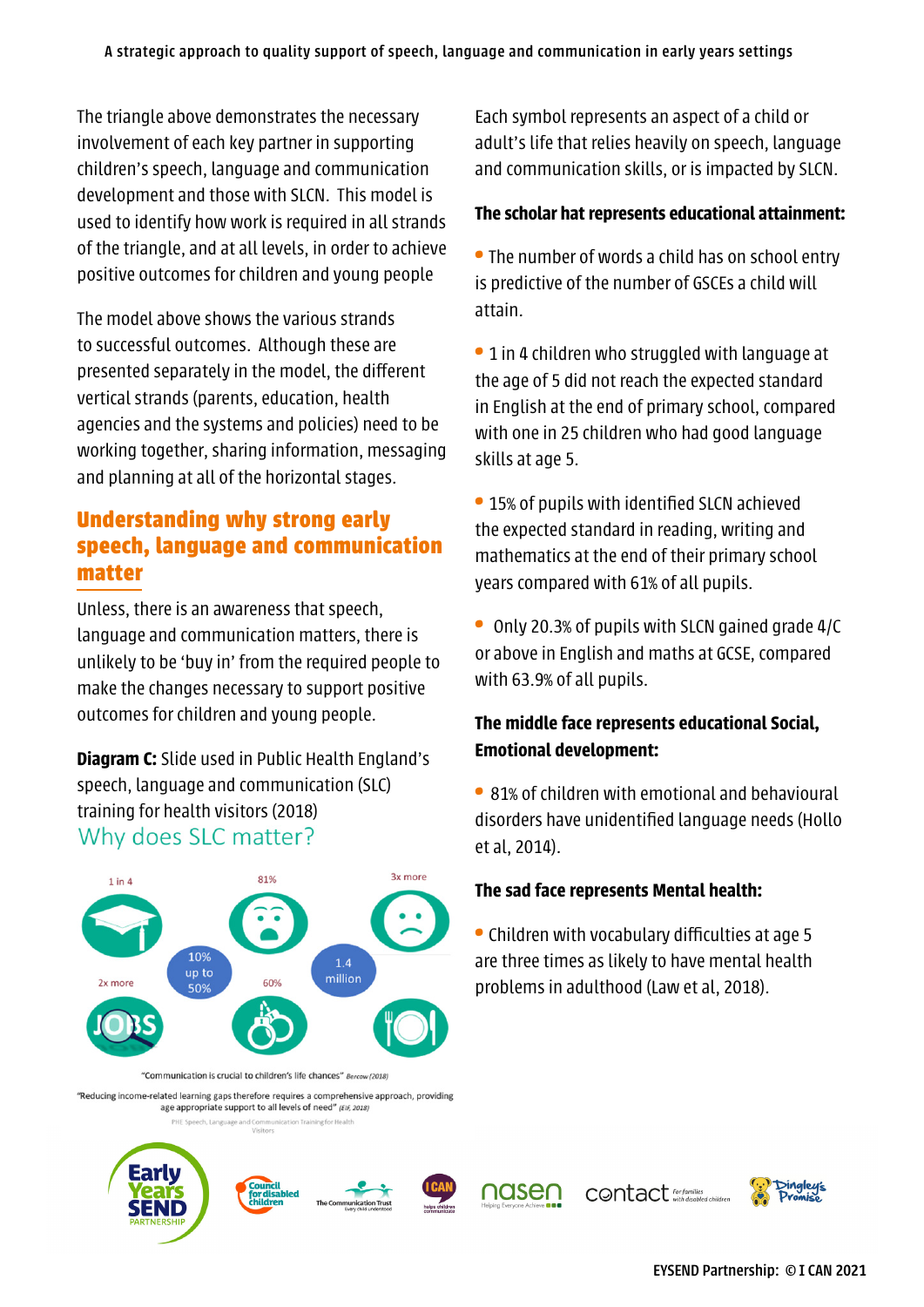#### **The jobs symbol represents employment chances:**

**•** Children with poor vocabulary skills at age 5 are twice as likely to be unemployed when they reach adulthood (Law et al 2009).

#### **The plate represents social disadvantage:**

**•** They are at greater risk of poverty and social disadvantage.

# **Early years settings' support for SLCN needs to fit into a strategic approach**

The recently published [Best start in speech,](https://assets.publishing.service.gov.uk/government/uploads/system/uploads/attachment_data/file/931310/BSSLC_Guidance.pdf#:~:text=Public%20Health%20England%20%28PHE%29%20and%20the%20DfE%20have,SLCN%20and%20promote%20SLC%20development%20in%20preschool%20children.)  [language and communication \(Public Health](https://assets.publishing.service.gov.uk/government/uploads/system/uploads/attachment_data/file/931310/BSSLC_Guidance.pdf#:~:text=Public%20Health%20England%20%28PHE%29%20and%20the%20DfE%20have,SLCN%20and%20promote%20SLC%20development%20in%20preschool%20children.)  [England, 2020\)](https://assets.publishing.service.gov.uk/government/uploads/system/uploads/attachment_data/file/931310/BSSLC_Guidance.pdf#:~:text=Public%20Health%20England%20%28PHE%29%20and%20the%20DfE%20have,SLCN%20and%20promote%20SLC%20development%20in%20preschool%20children.) provides guidance to enable commissioners and service leads to develop a pathway for speech, language and communication (SLC), including supporting evidence and good practice case studies. The development of a pathway enables all teams, services and practitioners to understand their role in supporting children's early communication and language development and, especially, identifying and supporting children with SLCN.

The development of a local area wide SLC pathway relies on the following four stages:

**• Step one:** Identifying need and key stakeholders - building local engagement and commitment – self assessment

**• Step two**: Building a case for a local early years SLC strategy – know and share your data across agencies; policy and evidence drivers

**• Step three**: Collective action- Making the change – workforce development; developing and sharing the visual pathway across the continuum of need

**• Step four**: Continuous improvement: How will we know when we have got there?

Public Health England (PHE)'s SLC pathway model "details the key features of provision that should be offered to cover a continuum of need for each of the age groups/stages". The continuum of need is sometimes known as the 'universal'. 'targeted' and 'specialist' model or Wave 1, 2 and 3 support. One way of describing this pathway in the early years is identified in the diagram below

**Diagram D:** The Communication Trust's model used to support of local authorities to develop a SLCN pathway



This model demonstrates that providing strong positive support for language to all children, early on, can prevent children requiring more targeted or specialist support later. An added benefit is ensuring that those children whose needs are more complex can have more timely and plentiful support from specialists. This is achieved because specialist services are not already filled up by chil-









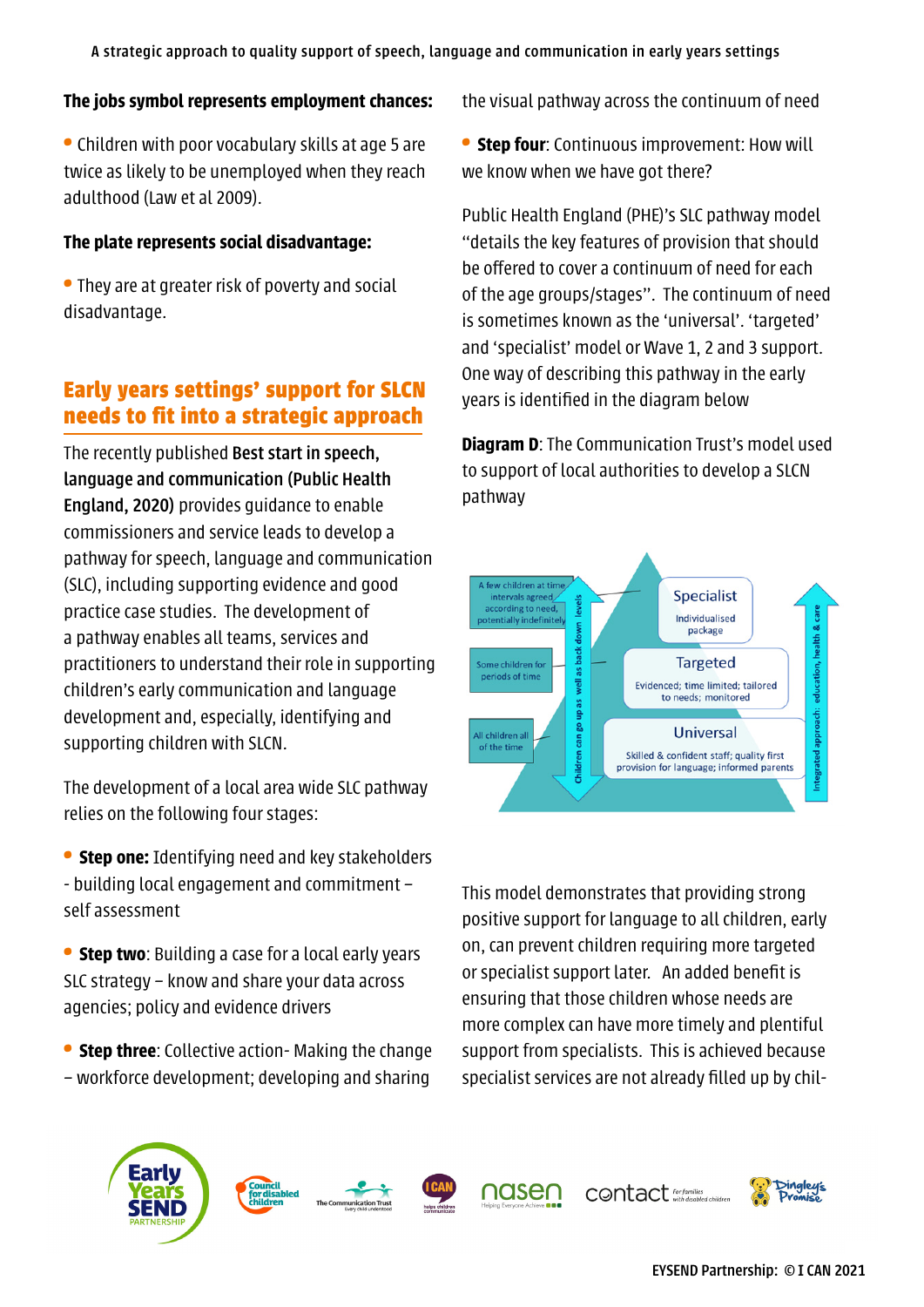-dren with less severe needs.

In conjunction with a strategic speech, language and communication pathway, work can take place to ensure that all children attending early years settings are appropriately supported to develop strong early language skills. This will also include enabling staff to achieve early identification and appropriate support for children with SLCN.

## **Working out what is needed**

I CAN's experience through the EYSEND Partnership demonstrates that to have successful support for SLCN in early years settings, a range of other requirements is needed. These requirements can be seen as 'outputs' in the logic framework headings below. The language used here reflects the logic framework approach that is also used in the PHE Best Start guidance, see above. The outputs, when successful, are sometimes seen as proxy indicators for the desired interim outcome.

It is useful to think, not only about what effects these outputs will have (interim outcomes), but also to look at what is required to make them successful. The elements required to achieve success are described below as 'inputs'.

## **Essential ingredients for a logic framework for ensuring quality support of children with SLCN in early years settings**

In the information below, the overall targeted impact is the strong progress of children's early years development.

It is important to identify what outputs can be developed to achieve the interim outcomes, which, in turn, lead towards the overall targeted impact. A note is also made of possible inputs required to achieve the successful outputs identified.



#### **Diagram D:** Logic framework headings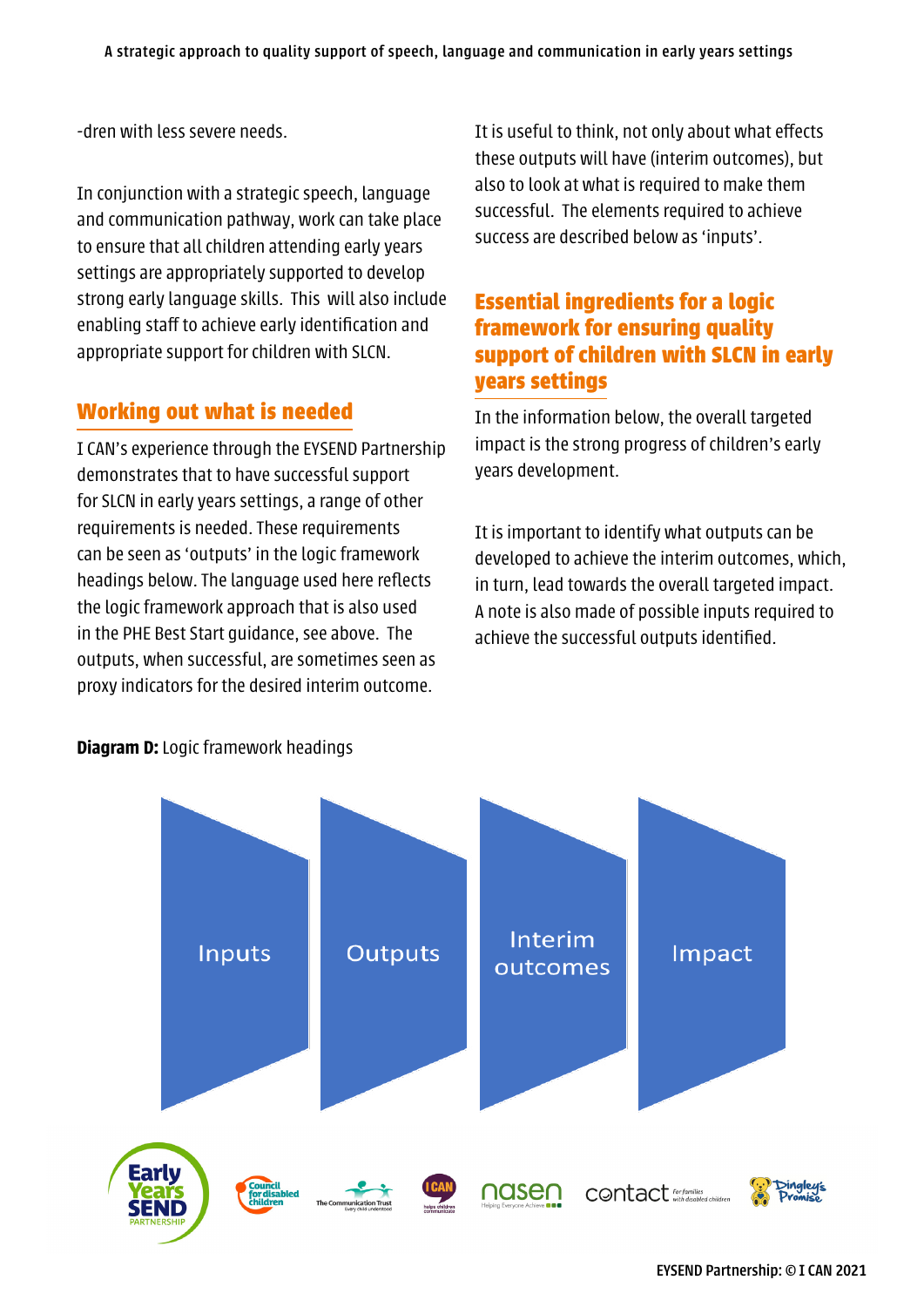# **Inputs:**

- » Acknowledgment of the importance of strong early speech, language and communication development
- » Staff skills and knowledge development (health visitors, family support practitioners and early years practitioners and advisors), reliant on training and CPD of staff working with all ages of children
- » Clear consistent messages to parents
- » Positive parental relationships
- » Appropriate early identification of SLCN
- » Appropriate support and follow-up available for children who have been identified as having a delay, including early years setting based targeted interventions
- » Strong local authority systems and monitoring of delivery
- » Shared acknowledgment of the importance of strong early speech, language and communication development
- » Awareness of the role of parents and all practitioners in supporting speech, language and communication at a universal and targeted level
- » Awareness of where different services fit into the journey of support for children's strong speech, language and communication development
- » Ability to deliver support for settings (including public health messaging)
- » Funding for evidenced staff training, delivery, resources, interventions and back fill
- » Monitoring of delivery systems and evaluation of impact
- » Commitment to funding for targeted and specialist support for children who have been identified as having SLCN
- » Activity to develop an authority-wide SLCN pathway

## **Outputs:**

- » Joint integrated reviews supporting consistent screening / early identification
- » Regular monitoring of children's progress within and across settings
- » Development of staff skills and knowledge
- » Specific evidenced interventions for children at a targeted level
- » Close working between the local authority and the local speech and language therapy department
- » Quality teaching in early years settings with support from LA Advisors, including an understanding of what is normally expected from early years settings for children at universal and targeted levels
- » Consistent information sharing with parents
- » Evaluating, demonstrating and sharing success
- » An understanding by services supporting older children of the fundamental nature of speech, language and communication
- » Strategic support and buy-in and involvement of a range of stakeholders

## **Interim outcomes:**

- » Appropriate early identification of SLCN
- » Parental awareness of children's needs
- » Opportunity for early years settings and family support practitioners to provide appropriate, evidenced intervention at a universal / targeted level